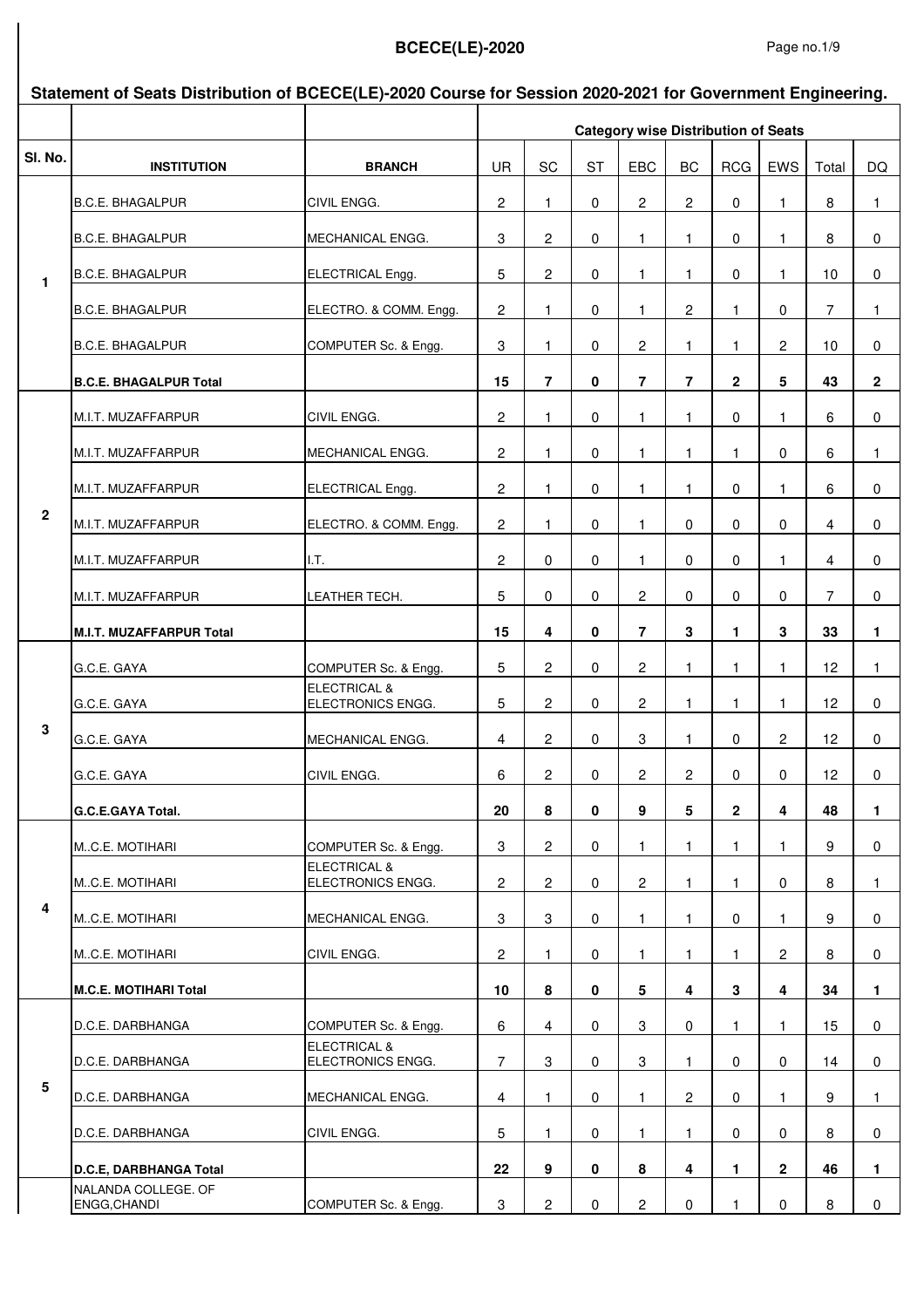#### **Sl. No. INSTITUTION BRANCH** UR SC ST EBC BC RCG EWS Total DQ **Statement of Seats Distribution of BCECE(LE)-2020 Course for Session 2020-2021 for Government Engineering. Category wise Distribution of Seats** NALANDA COLLEGE. OF ENGG,CHANDI ELECTRICAL & ELECTRONICS ENGG.  $\begin{array}{ccc} 3 & 1 & 0 & 1 & 1 & 0 & 0 & 6 & 0 \end{array}$ NALANDA COLLEGE. OF ENGG,CHANDI MECHANICAL ENGG. 2 1 0 1 1 0 1 6 0 NALANDA COLLEGE. OF ENGG,CHANDI CIVIL ENGG. 2 1 0 1 1 0 1 6 1 **NALANDA COLLEGE OF ENGG, CHANDI, NALANDA 10 5 0 5 3 1 2 26 1** L.N.J.P.I.T. TECHNOLOGY. CHAPRA COMPUTER Sc. & Engg. 5 1 0 1 0 1 0 8 0 L.N.J.P.I.T. TECHNOLOGY. CHAPRA ELECTRICAL & ELECTRONICS ENGG. 2 1 0 2 1 0 1 7 1 L.N.J.P.I.T. TECHNOLOGY. CHAPRA MECHANICAL 4 1 1 1 0 0 0 7 0 L.N.J.P.I.T. TECHNOLOGY. CHAPRA CIVIL 2 1 0 1 1 0 1 6 0 **L.N.J.P.I.T CHAPRA TOTAL 13 4 1 5 2 1 2 28 1** B.C.E. BAKHTIYARPUR CIVIL CIVIL I 3 1 1 0 1 1 1 1 0 1 0 1 6 1 0 B.C.E. BAKHTIYARPUR COMPUTER Sc. & Engg. 2 1 0 1 1 0 1 6 1 B.C.E. BAKHTIYARPUR ELECTRICAL & ELECTRONICS ENGG. 3 1 0 1 1 0 0 6 0 B.C.E. BAKHTIYARPUR MECHANICAL ENGG. 2 1 0 1 0 1 1 6 0 **B.C.E. BAKHTIYARPUR Total 10 4 0 4 3 1 2 24 1** S.I.T. SITAMARHI CIVIL ENGG. 5 2 0 1 1 2 0 11 0 S.I.T. SITAMARHI COMPUTER Sc. & Engg. 4 2 0 2 1 0 1 10 0 S.I.T. SITAMARHI ELECTRICAL Engg. 3 4 1 1 3 1 0 13 1 S.I.T. SITAMARHI MECHANICAL ENGG. 2 6 1 2 0 0 1 12 0 **S.I.T. SITAMARHI Total 14 14 2 6 5 3 2 46 1** R.R.D.C.E. BEGUSARAI CIVIL ENGG. | 3 | 1 | 0 | 1 | 1 | 0 | 1 | 7 | 0 R.R.D.C.E. BEGUSARAI COMPUTER Sc. & Engg. 2 1 0 2 0 0 1 6 0 R.R.D.C.E. BEGUSARAI ELECTRICAL & ELECTRONICS ENGG. | 3 | 2 | 0 | 2 | 1 | 0 | 2 | 10 | 0 R.R.D.C.E. BEGUSARAI MECHANICAL 2 1 0 1 1 1 0 6 1 **R.R.D.C.E. BEGUSARAI Total 10 5 0 6 3 1 4 29 1** S.C.E SASARAM CIVIL 4 1 0 3 1 0 1 10 1 S.C.E SASARAM COMPUTER Sc. & Engg. 2 2 0 2 1 0 1 8 0 S.C.E SASARAM ELECTRICAL & ELECTRONICS 5 1 0 1 1 1 0 1 1 9 1 S.C.E SASARAM MECHANICAL 4 3 2 1 1 0 4 15 0 **S.C.E SASARAM Total 15 7 2 7 4 0 7 42 2 10 11 6 7 8 9**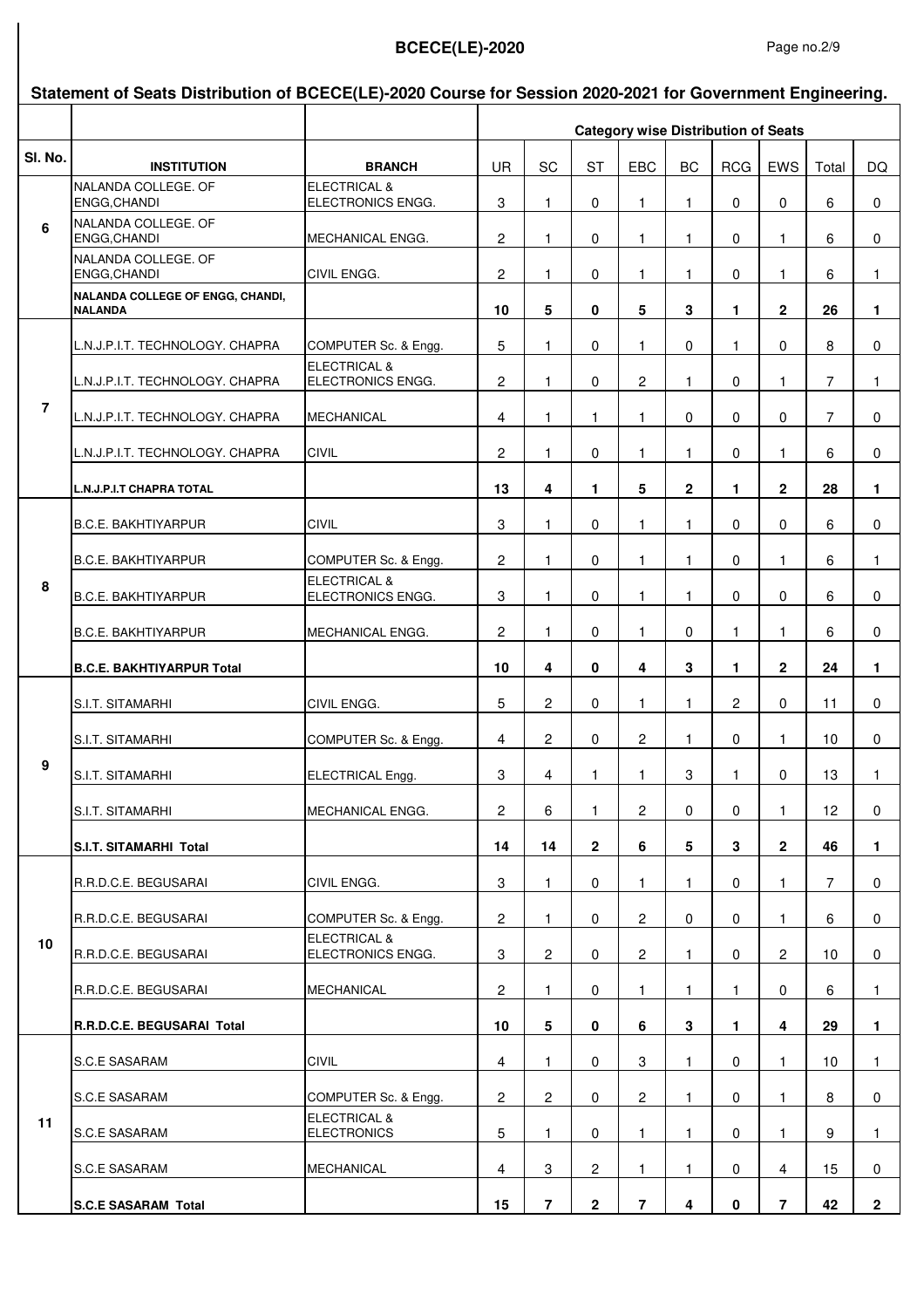|         | Statement of Seats Distribution of BCECE(LE)-2020 Course for Session 2020-2021 for Government Engineering. |                                               |                |                                            |                |                |                |                |                |                |              |  |
|---------|------------------------------------------------------------------------------------------------------------|-----------------------------------------------|----------------|--------------------------------------------|----------------|----------------|----------------|----------------|----------------|----------------|--------------|--|
|         |                                                                                                            |                                               |                | <b>Category wise Distribution of Seats</b> |                |                |                |                |                |                |              |  |
| SI. No. | <b>INSTITUTION</b>                                                                                         | <b>BRANCH</b>                                 | <b>UR</b>      | SC                                         | <b>ST</b>      | EBC            | <b>BC</b>      | <b>RCG</b>     | EWS            | Total          | DQ           |  |
|         | B.P.M.C.E. MADHEPURA                                                                                       | <b>CIVIL</b>                                  | 3              | $\overline{c}$                             | 0              | 1.             | 1.             | 1.             | 0              | 8              | 0            |  |
|         | B.P.M.C.E. MADHEPURA                                                                                       | COMPUTER Sc. & Engg.                          | 4              | 1                                          | 0              | 1              | 1.             | 1              | 0              | 8              | 0            |  |
| 12      | B.P.M.C.E. MADHEPURA                                                                                       | <b>ELECTRICAL &amp;</b><br><b>ELECTRONICS</b> | 3              | 7                                          | 0              | 1.             | 2              | 1              | 4              | 18             | 1            |  |
|         | B.P.M.C.E. MADHEPURA                                                                                       | <b>MECHANICAL</b>                             | 11             | 11                                         | 0              | 6              | 6              | $\mathbf{2}$   | 5              | 41             | $\pmb{0}$    |  |
|         | <b>B.P.M.C.E. MADHEPURA Total</b>                                                                          |                                               | 21             | 21                                         | 0              | 9              | 10             | 5              | 9              | 75             | 1.           |  |
|         | K.C.E., KATIHAR                                                                                            | <b>CIVIL</b>                                  | 4              | 1                                          | 0              | 2              | 1              | 0              | 0              | 8              | $\pmb{0}$    |  |
| 13      | K.C.E., KATIHAR                                                                                            | COMPUTER Sc. & Engg.                          | 2              | 3                                          | 0              | 3              | 1              | 0              | $\overline{2}$ | 11             | 1.           |  |
|         | K.C.E., KATIHAR                                                                                            | <b>MECHANICAL</b>                             | 5              | 3                                          | 0              | 1              | $\overline{c}$ | 0              | 1.             | 12             | 0            |  |
|         | K.C.E., KATIHAR Total                                                                                      |                                               | 11             | $\overline{7}$                             | 0              | 6              | 4              | 0              | 3              | 31             | 1            |  |
|         | PURNEA COLLEGE OF ENGG.                                                                                    | CIVIL ENGG.                                   | 3              | 1                                          | 0              | 1.             | 2              | 0              | 1.             | 8              | 1.           |  |
| 14      | PURNEA COLLEGE OF ENGG.                                                                                    | ELECTRICAL ENGG.                              | 2              | $\mathbf{1}$                               | 0              | 1              | 3              | 1              | 3              | 11             | 0            |  |
|         | PURNEA COLLEGE OF ENGG.                                                                                    | <b>MECHANICAL</b>                             | 3              | 5                                          | 0              | $\overline{c}$ | 1              | 1              | 1              | 13             | 0            |  |
|         | PURNEA COLLEGE OF ENGG.                                                                                    | ELECTRO &<br>COMMUNICATION, ENGG.             | 6              | $\overline{2}$                             | $\mathbf{1}$   | 3              | 0              | 0              | 0              | 12             | 1.           |  |
|         | <b>PURNEA COLLEGE Total</b>                                                                                |                                               | 14             | 9                                          | 1.             | $\overline{7}$ | 6              | $\overline{2}$ | 5              | 44             | $\mathbf{2}$ |  |
|         | SAHARSA COLLEGE OF ENGG.                                                                                   | CIVIL ENGG.                                   | 3              | 3                                          | 0              | 1.             | 0              | 1              | 1.             | 9              | $\mathbf 0$  |  |
|         | SAHARSA COLLEGE OF ENGG.                                                                                   | ELECTRICAL ENGG.                              | 5              | 2                                          | 0              | 1              | $\overline{2}$ | 0              | $\mathbf{2}$   | 12             | 0            |  |
| 15      | SAHARSA COLLEGE OF ENGG.                                                                                   | MECHANICAL                                    | 15             | 7                                          | 0              | 4              | 5              | 2              | 5              | 38             | $\mathbf{1}$ |  |
|         | SAHARSA COLLEGE OF ENGG.                                                                                   | ELECTRO &<br>COMMUNICATION, ENGG.             | 16             | 10                                         | 1              | 6              | 6              | 0              | $\overline{7}$ | 46             | 0            |  |
|         | <b>SAHARSA COLLEGE Total</b>                                                                               |                                               | 39             | 22                                         | 1.             | 12             | 13             | 3              | 15             | 105            | $\mathbf{1}$ |  |
|         | SUPAUL COLLEGE OF ENGG.                                                                                    | CIVIL ENGG.                                   | 4              | $\mathbf{1}$                               | 0              | 1.             | 1              | 0              | 0              | $\overline{7}$ | 0            |  |
|         | SUPAUL COLLEGE OF ENGG.                                                                                    | ELECTRICAL ENGG.                              | $\mathbf{2}$   | $\overline{2}$                             | 0              | 1.             | 1              | 0              | 4              | 10             | 0            |  |
| 16      | SUPAUL COLLEGE OF ENGG.                                                                                    | <b>MECHANICAL</b>                             | $\overline{4}$ | 5                                          | $\overline{2}$ | 3              | 0              | $\overline{2}$ | 4              | 20             | $\mathbf{1}$ |  |
|         | SUPAUL COLLEGE OF ENGG.                                                                                    | ELECTRO &<br>COMMUNICATION, ENGG.             | 10             | 11                                         | 0              | 8              | 5              | 1              | 5              | 40             | 0            |  |
|         | <b>SUPAUL COLLEGE Total</b>                                                                                |                                               | 20             | 19                                         | $\mathbf{2}$   | 13             | $\overline{7}$ | 3              | 13             | 77             | $\mathbf{1}$ |  |
|         | GOVT. ENGG. COLLEGE, BANKA                                                                                 | CIVIL ENGG.                                   | 3              | 1                                          | $\mathbf 0$    | 2              | 1              | 0              | 1.             | 8              | $\mathbf{1}$ |  |
|         | GOVT. ENGG. COLLEGE, BANKA                                                                                 | ELECTRICAL ENGG.                              | 14             | 8                                          | $\mathbf{1}$   | $\overline{4}$ | 1.             | 1.             | $\overline{2}$ | 31             | 0            |  |
| 17      | GOVT. ENGG. COLLEGE, BANKA                                                                                 | MECHANICAL ENGG.                              | 23             | 9                                          | 0              | 8              | 5              | 0              | $\overline{c}$ | 47             | 0            |  |
|         | GOVT. ENGG. COLLEGE, BANKA                                                                                 | ELECTRO &<br>COMMUNICATION, ENGG.             | 13             | 9                                          | 0              | 11             | 5              | 0              | 4              | 42             | 0            |  |
|         | GOVT. ENGG. COLLEGE, BANKA Total                                                                           |                                               | 53             | 27                                         | 1.             | 25             | $12 \,$        | 1.             | 9              | 128            | 1.           |  |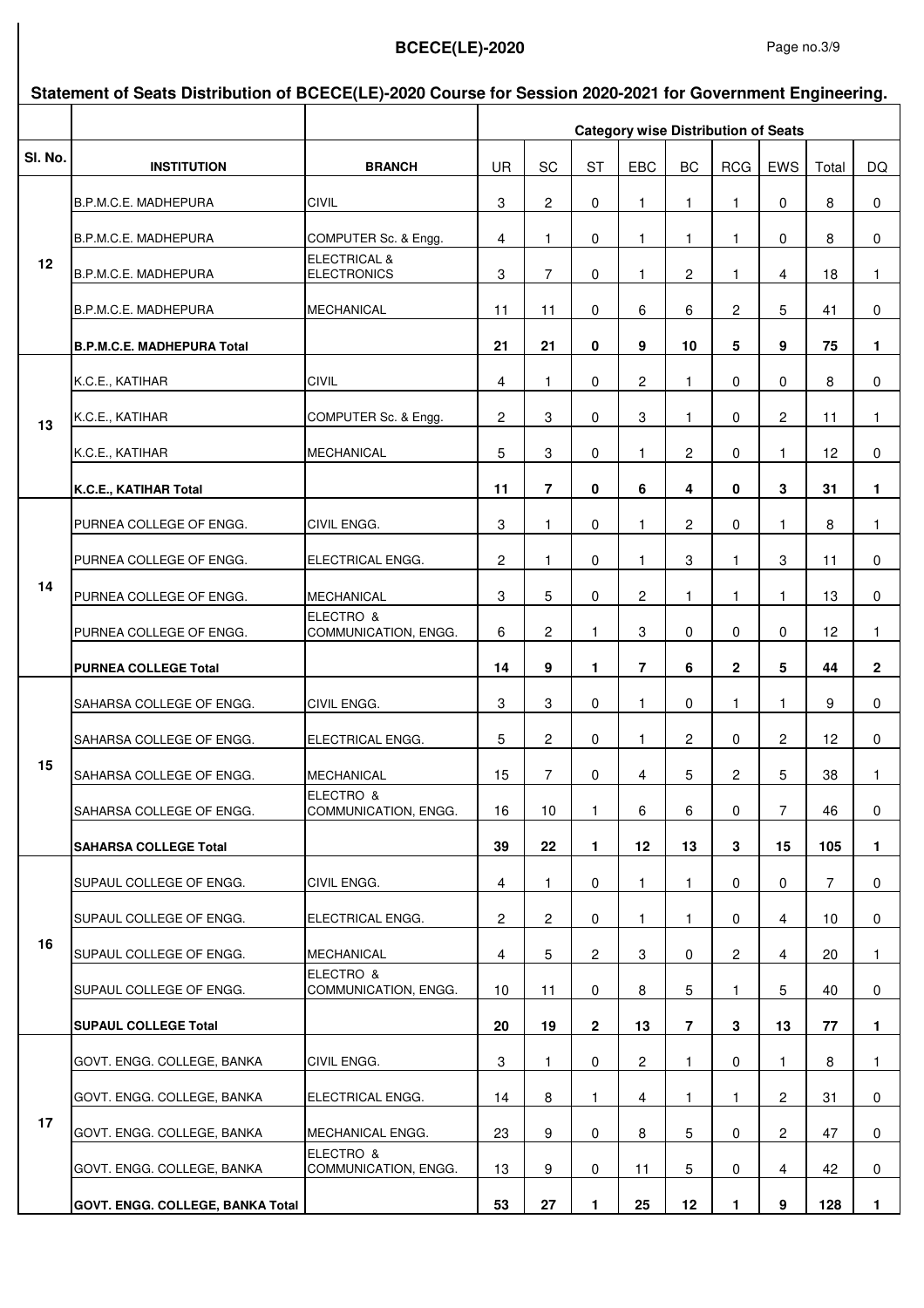|         | Statement of Seats Distribution of BCECE(LE)-2020 Course for Session 2020-2021 for Government Engineering. |                                   |                |                 |                |                |                         |                                            |                |       |                |  |
|---------|------------------------------------------------------------------------------------------------------------|-----------------------------------|----------------|-----------------|----------------|----------------|-------------------------|--------------------------------------------|----------------|-------|----------------|--|
|         |                                                                                                            |                                   |                |                 |                |                |                         | <b>Category wise Distribution of Seats</b> |                |       |                |  |
| SI. No. | <b>INSTITUTION</b>                                                                                         | <b>BRANCH</b>                     | <b>UR</b>      | SC              | <b>ST</b>      | EBC            | BC                      | <b>RCG</b>                                 | EWS            | Total | DQ             |  |
|         | GOVT. ENGG. COLLEGE, VAISHALI                                                                              | CIVIL ENGG.                       | 2              | 1               | 0              | 2              | $\overline{c}$          | 0                                          | 1              | 8     | $\mathbf 0$    |  |
|         | GOVT. ENGG. COLLEGE, VAISHALI                                                                              | ELECTRICAL ENGG.                  | 4              | 2               | 0              | 5              | 1                       | 2                                          | 1              | 15    | $\mathbf 0$    |  |
| 18      | GOVT. ENGG. COLLEGE, VAISHALI                                                                              | MECHANICAL ENGG.                  | 13             | 3               | 0              | 6              | 5                       | 1                                          | 1.             | 29    | 1              |  |
|         | GOVT. ENGG. COLLEGE, VAISHALI                                                                              | ELECTRO &<br>COMMUNICATION, ENGG. | 12             | 4               | 0              | 4              | 2                       | $\mathbf{1}$                               | 2              | 25    | 0              |  |
|         | GOVT. ENGG. COLLEGE, Vaishali Total                                                                        |                                   | 31             | 10              | 0              | 17             | 10                      | 4                                          | 5              | 77    | 1.             |  |
|         | GOVT. ENGG. COLLEGE, JAMUI                                                                                 | CIVIL ENGG.                       | $\overline{2}$ | 1               | 0              | 1              | 1                       | 0                                          | 3              | 8     | 0              |  |
|         | GOVT. ENGG. COLLEGE, JAMUI                                                                                 | ELECTRICAL ENGG.                  | 11             | 10 <sup>1</sup> | 1.             | $\overline{7}$ | $\overline{7}$          | $\overline{c}$                             | 4              | 42    | 1.             |  |
| 19      | GOVT. ENGG. COLLEGE, JAMUI                                                                                 | MECHANICAL ENGG.                  | 22             | 11              | 0              | 9              | 5                       | $\overline{c}$                             | $\overline{7}$ | 56    | 0              |  |
|         | GOVT. ENGG. COLLEGE, JAMUI                                                                                 | ELECTRO &<br>COMMUNICATION, ENGG. | 20             | 10 <sup>1</sup> | 1.             | 10             | 5                       | 3                                          | 6              | 55    | 1              |  |
|         | GOVT. ENGG. COLLEGE, Jamui Total                                                                           |                                   | 55             | 32              | $\mathbf 2$    | 27             | 18                      | 7                                          | 20             | 161   | $\mathbf{2}$   |  |
|         | GOVT. ENGG. COLLEGE, NAWADA                                                                                | CIVIL ENGG.                       | 5              | $\overline{c}$  | $\mathbf{1}$   | 3              | $\overline{\mathbf{c}}$ | 0                                          | 1              | 14    | 1              |  |
| 20      | GOVT. ENGG. COLLEGE, NAWADA                                                                                | ELECTRICAL ENGG.                  | 12             | 9               | $\mathbf{1}$   | 8              | 4                       | $\overline{c}$                             | $\overline{2}$ | 38    | 0              |  |
|         | GOVT. ENGG. COLLEGE, NAWADA                                                                                | MECHANICAL ENGG.                  | 20             | 10              | 1              | 9              | 4                       | 3                                          | 3              | 50    | 0              |  |
|         | GOVT. ENGG. COLLEGE, NAWADA<br>Total                                                                       |                                   | 37             | 21              | 3              | 20             | 10                      | 5                                          | 6              | 102   | $\mathbf{1}$   |  |
|         | GOVT.ENGG. COLLEGE KISHANGANJ                                                                              | CIVIL ENGG.                       | 13             | 10 <sup>1</sup> | 0              | 9              | 4                       | $\mathbf{2}$                               | $\overline{7}$ | 45    | 0              |  |
|         | GOVT.ENGG. COLLEGE KISHANGANJ                                                                              | MECHANICAL ENGG.                  | 23             | 11              | 1              | 12             | 8                       | 1.                                         | $\overline{7}$ | 63    | $\mathbf{1}$   |  |
| 21      | GOVT.ENGG. COLLEGE KISHANGANJ                                                                              | ELECTRICAL Engg.                  | 24             | 10              | 1              | 11             | 9                       | 2                                          | 7              | 64    | 0              |  |
|         | GOVT.ENGG. COLLEGE KISHANGANJ                                                                              | ELECTRO &<br>COMMUNICATION, ENGG. | 26             | 10              | 0              | 13             | $\overline{7}$          | $\overline{2}$                             | 6              | 64    | 1.             |  |
|         | <b>GOVT. ENGG. COLLEGE, KISHANGANJ</b><br>Total                                                            |                                   | 86             | 41              | $\overline{2}$ | 45             | 28                      | $\overline{7}$                             | 27             | 236   | $\overline{2}$ |  |
|         | GOVT. ENGG. COLLEGE ARARIA                                                                                 | CIVIL ENGG.                       | 12             | 10              | $\mathbf{1}$   | 8              | $\overline{2}$          | $\mathbf{2}$                               | 6              | 41    | 0              |  |
|         | GOVT. ENGG. COLLEGE ARARIA                                                                                 | MECHANICAL ENGG.                  | 27             | 11              | 0              | 12             | 8                       | $\mathbf{2}$                               | 6              | 66    | 0              |  |
| 22      | GOVT. ENGG. COLLEGE ARARIA                                                                                 | ELECTRICAL Engg.                  | 25             | 10 <sup>1</sup> | 1.             | 12             | 9                       | 1.                                         | 6              | 64    | 0              |  |
|         | GOVT. ENGG. COLLEGE ARARIA                                                                                 | ELECTRO &<br>COMMUNICATION, ENGG. | 26             | 9               | 1              | 13             | 8                       | $\mathbf{2}$                               | $\overline{7}$ | 66    | $\mathbf{1}$   |  |
|         | GOVT. ENGG. COLLEGE, ARARIA Total                                                                          |                                   | 90             | 40              | 3              | 45             | 27                      | $\overline{7}$                             | 25             | 237   | 1              |  |
|         | GOVT. ENGG.COLLEGE MUNGER                                                                                  | CIVIL ENGG.                       | 12             | 17              | 1              | 13             | $\overline{4}$          | 4                                          | 13             | 64    | $\mathbf{1}$   |  |
| 23      | GOVT. ENGG.COLLEGE MUNGER                                                                                  | MECHANICAL ENGG.                  | 26             | 10              | 1.             | 11             | $\overline{7}$          | $\mathbf{2}$                               | $\overline{7}$ | 64    | 0              |  |
|         | GOVT. ENGG.COLLEGE MUNGER                                                                                  | ELECTRICAL Engg.                  | 13             | 9               | $\mathbf{1}$   | $\overline{7}$ | 5                       | $\mathbf{2}$                               | $\overline{7}$ | 44    | 0              |  |
|         | <b>GOVT. ENGG. COLLEGE.</b><br><b>MUNGERTotal</b>                                                          |                                   | 51             | 36              | 3              | 31             | 16                      | 8                                          | 27             | 172   | 1.             |  |
|         | <b>GOVT ENGG. COLLEGE SHEOHAR</b>                                                                          | CIVIL ENGG.                       | 4              | 10 <sup>1</sup> | 0              | 11             | 4                       | 3                                          | $\overline{7}$ | 39    | $\mathbf{0}$   |  |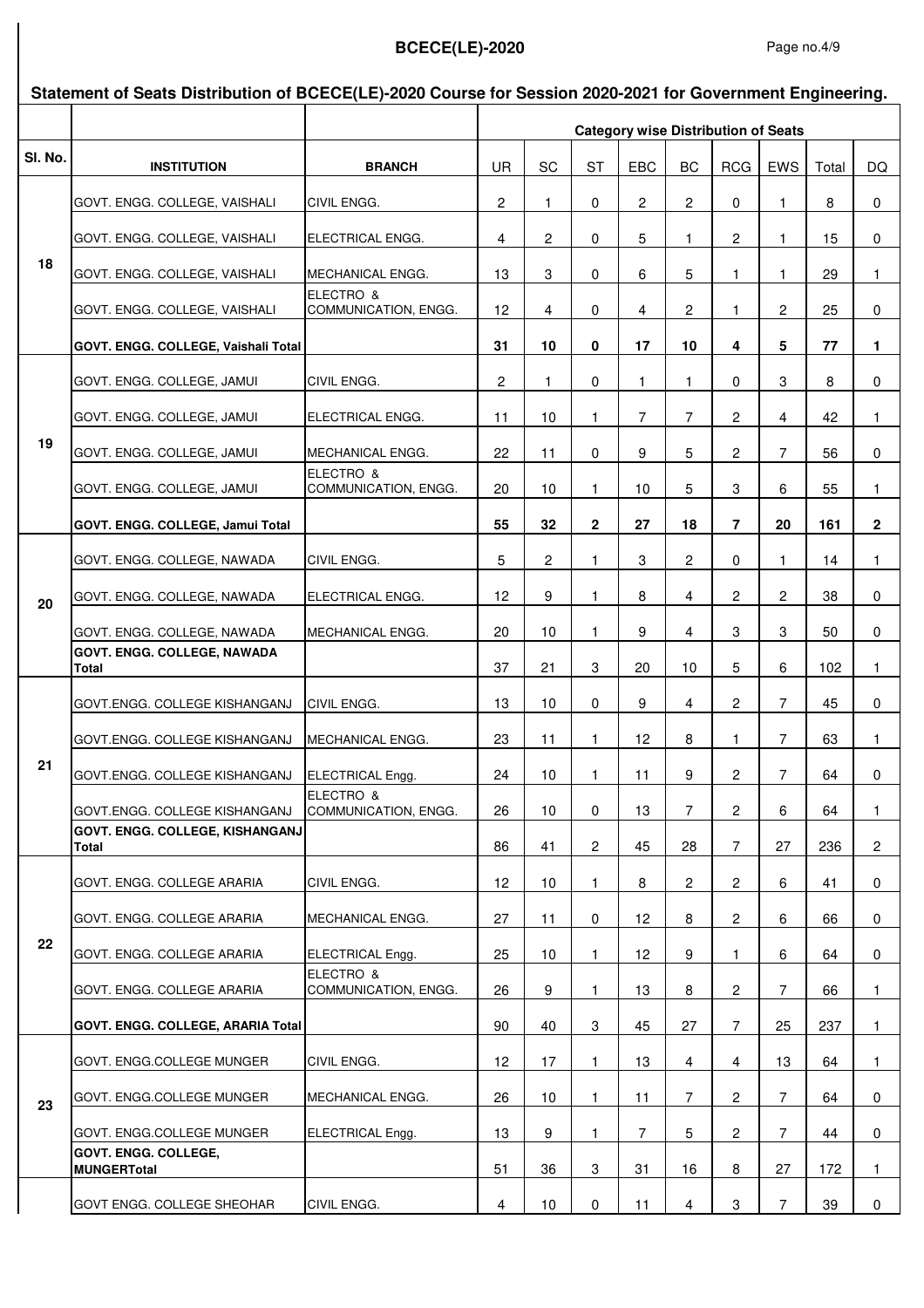#### **Statement of Seats Distribution of BCECE(LE)-2020 Course for Session 2020-2021 for Government Engineering.**

|         |                                                        |                                   | <b>Category wise Distribution of Seats</b> |                |                |                |                |                |                |       |              |
|---------|--------------------------------------------------------|-----------------------------------|--------------------------------------------|----------------|----------------|----------------|----------------|----------------|----------------|-------|--------------|
| SI. No. | <b>INSTITUTION</b>                                     | <b>BRANCH</b>                     | UR.                                        | SC             | <b>ST</b>      | EBC            | <b>BC</b>      | <b>RCG</b>     | EWS            | Total | DQ.          |
|         | <b>GOVT ENGG. COLLEGE SHEOHAR</b>                      | MECHANICAL ENGG.                  | 27                                         | 11             | $\Omega$       | 12             | 8              | $\overline{2}$ | 6              | 66    | 0            |
| 24      | <b>GOVT ENGG. COLLEGE SHEOHAR</b>                      | ELECTRICAL Engg.                  | 24                                         | 11             | 0              | 11             | 9              | 1.             | $\overline{7}$ | 63    | 1            |
|         | <b>GOVT ENGG. COLLEGE SHEOHAR</b>                      | ELECTRO &<br>COMMUNICATION, ENGG. | 26                                         | 10             | 1.             | 11             | 8              | 2              | 7              | 65    | $\mathbf 0$  |
|         | <b>GOVT. ENGG. COLLEGE, SHEOHAR</b>                    |                                   |                                            |                |                |                |                |                |                |       |              |
|         | Total                                                  |                                   | 81                                         | 42             | 1              | 45             | 29             | 8              | 27             | 233   | $\mathbf{1}$ |
|         | GOVT ENGG COLLEGE W.<br><b>CHAMPARAN</b>               | CIVIL ENGG.                       | $\overline{c}$                             | 1              | $\Omega$       | 1.             | 0              | 1              | 1              | 6     | $\mathbf 0$  |
|         | <b>GOVT ENGG COLLEGE W.</b><br><b>CHAMPARAN</b>        | MECHANICAL ENGG.                  | 21                                         | 11             | 1.             | 10             | 8              | $\overline{2}$ | 6              | 59    | 1.           |
| 25      | GOVT ENGG COLLEGE W.<br><b>CHAMPARAN</b>               | ELECTRICAL Engg.                  | 4                                          | 8              | $\Omega$       | 6              | 5              | $\overline{2}$ | 5              | 30    | 0            |
|         | GOVT ENGG COLLEGE W.<br><b>CHAMPARAN</b>               | ELECTRO &<br>COMMUNICATION, ENGG. | 18                                         | 11             | $\overline{2}$ | 10             | 6              | 1              | 5              | 53    | $\mathbf 0$  |
|         | GOVT. ENGG. COLLEGE, W. CHAMPARAN<br><b>Total</b>      |                                   | 45                                         | 31             | 3              | 27             | 19             | 6              | 17             | 148   | $\mathbf{1}$ |
|         | GOVT. ENGG. COLLEGE,<br><b>AURANGABAD</b>              | CIVIL ENGG.                       | 2                                          | 1              | 0              | $\overline{2}$ | $\mathbf{1}$   | $\Omega$       | $\Omega$       | 6     | 0            |
| 26      | GOVT. ENGG. COLLEGE,<br><b>AURANGABAD</b>              | MECHANICAL ENGG.                  | 17                                         | 11             | $\Omega$       | $\overline{7}$ | 5              | 1              | $\overline{7}$ | 48    | $\mathbf 0$  |
|         | GOVT. ENGG. COLLEGE,<br><b>AURANGABAD</b>              | ELECTRICAL Engg.                  | 3                                          | 1              | 1              | $\overline{c}$ | 1              | 1              | $\overline{4}$ | 13    | 0            |
|         | GOVT. ENGG. COLLEGE,<br><b>AURANGABAD</b>              | ELECTRO &<br>COMMUNICATION, ENGG. | 18                                         | 10             | $\mathbf{1}$   | 10             | $\overline{2}$ | $\overline{2}$ | 5              | 48    | $\mathbf{1}$ |
|         | <b>GOVT. ENGG. COLLEGE.</b><br><b>AURANGABAD Total</b> |                                   | 40                                         | 23             | $\mathbf{2}$   | 21             | 9              | $\overline{4}$ | 16             | 115   | $\mathbf{1}$ |
|         | GOVT. ENGG. COLLEGE, KAIMUR                            | CIVIL ENGG.                       | 4                                          | 10             | 0              | 6              | 0              | $\overline{2}$ | 6              | 28    | 1            |
|         | GOVT. ENGG. COLLEGE, KAIMUR                            | MECHANICAL ENGG.                  | 25                                         | 10             | $\mathbf{1}$   | 12             | 9              | 1.             | $\overline{7}$ | 65    | 0            |
| 27      | GOVT. ENGG. COLLEGE, KAIMUR                            | ELECTRICAL Engg.                  | 25                                         | 10             | 0              | 13             | $\overline{7}$ | $\overline{2}$ | $\overline{7}$ | 64    | 1            |
|         | GOVT. ENGG. COLLEGE, KAIMUR                            | ELECTRO &<br>COMMUNICATION, ENGG. | 25                                         | 9              | 1              | 12             | 7 <sup>7</sup> | $\overline{2}$ | $\overline{7}$ | 63    | 0            |
|         | <b>GOVT. ENGG. COLLEGE, KAIMUR</b><br>Total            |                                   | 79                                         | 39             | $\overline{2}$ | 43             | 23             | 7              | 27             | 220   | $\mathbf{2}$ |
|         | GOVT. ENGG. COLLEGE, GOPALGANJ                         | CIVIL ENGG.                       | 22                                         | 6              | 0              | 4              | 3              | 0              | $\overline{7}$ | 42    | 0            |
| 28      | GOVT. ENGG. COLLEGE, GOPALGANJ                         | MECHANICAL ENGG.                  | 27                                         | 10             | 1.             | 11             | 6              | 2              | 7              | 64    | 0            |
|         | GOVT. ENGG. COLLEGE, GOPALGANJ                         | ELECTRICAL Engg.                  | 51                                         | 21             | 0              | 23             | 12             | 4              | 13             | 124   | 1            |
|         | <b>GOVT. ENGG. COLLEGE, GOPALGANJ</b><br>Total         |                                   | 100                                        | 37             | 1              | 38             | 21             | 6              | 27             | 230   | 1            |
|         | GOVT. ENGG. COLLEGE, MADHUBANI                         | CIVIL ENGG.                       | 6                                          | 10             | 0              | 6              | 1.             | 3              | 13             | 39    | 1            |
|         |                                                        |                                   | 22                                         |                |                |                | 9              | 1              | $\overline{7}$ |       |              |
| 29      | GOVT. ENGG. COLLEGE, MADHUBANI                         | MECHANICAL ENGG.                  |                                            | 11             | 0              | 11             |                |                |                | 61    | 0            |
|         | GOVT. ENGG. COLLEGE, MADHUBANI                         | <b>ELECTRICAL Engg.</b>           | 14                                         | $\overline{7}$ | 0              | 12             | 3              | $\overline{c}$ | 6              | 44    | 0            |
|         | <b>GOVT. ENGG. COLLEGE, MADHUBANI</b>                  |                                   | 42                                         | 28             | 0              | 29             | 13             | 6              | 26             | 144   | 1            |
|         | GOVT. ENGG. COLLEGE, SIWAN                             | CIVIL ENGG.                       | 8                                          | 5              | 0              | 1.             | 1              | 0              | $\overline{4}$ | 19    | 0            |
| Jυ      | GOVT. ENGG. COLLEGE, SIWAN                             | MECHANICAL ENGG.                  | 23                                         | 10             | 1.             | $\overline{7}$ | 8              | 2              | $\overline{4}$ | 55    | $\mathbf 0$  |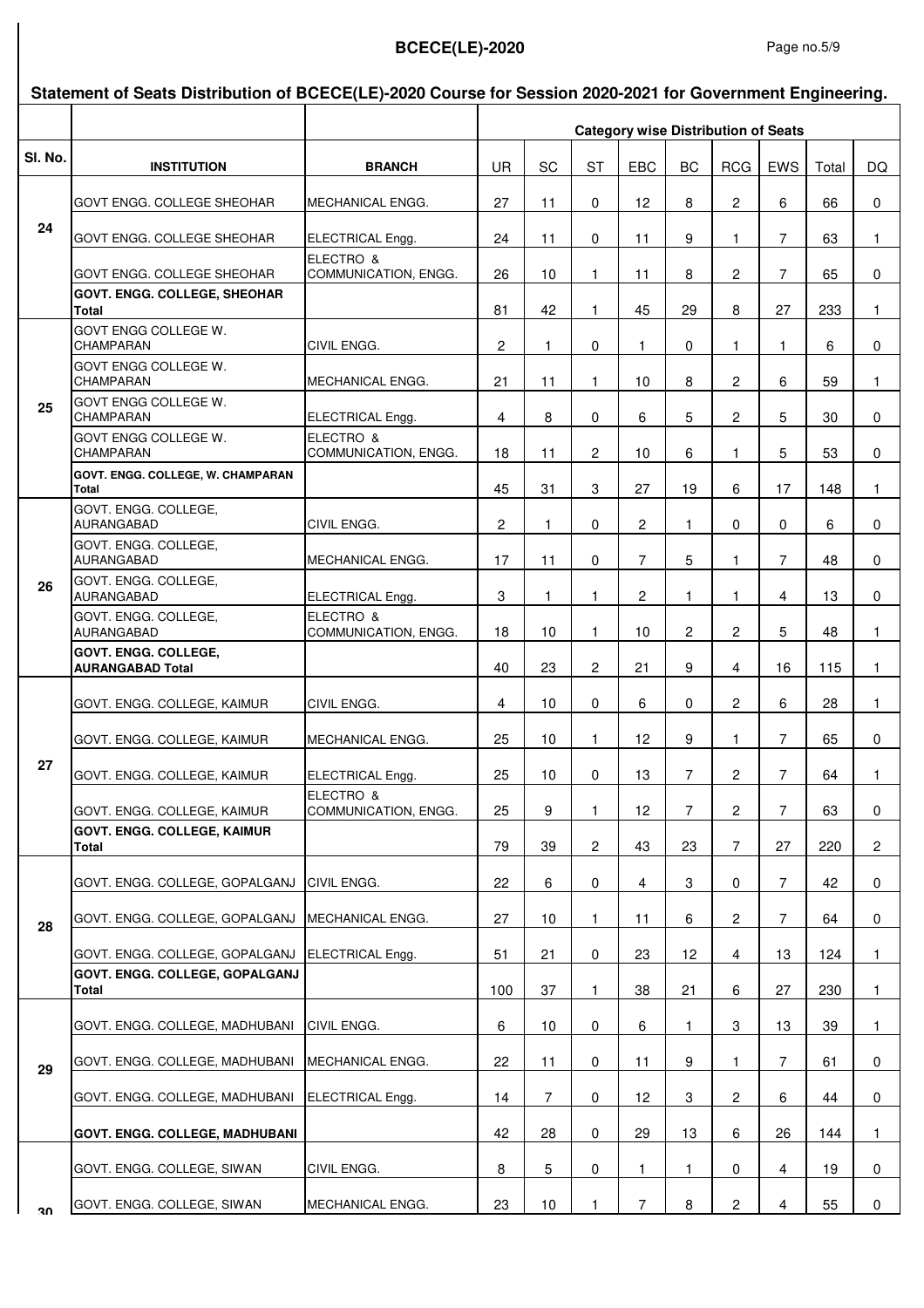#### **Sl. No. INSTITUTION BRANCH** UR SC ST EBC BC RCG EWS Total DQ **Statement of Seats Distribution of BCECE(LE)-2020 Course for Session 2020-2021 for Government Engineering. Category wise Distribution of Seats** GOVT. ENGG. COLLEGE, SIWAN ELECTRICAL Engg. 52 21 0 21 13 4 12 123 1 **GOVT. ENGG. COLLEGE, SIWAN TOTAL** 83 36 1 29 22 6 20 197 1 GOVT. ENGG. COLLEGE, JEHANABAD CIVIL ENGG. 11 4 0 4 4 0 1 24 1 GOVT. ENGG. COLLEGE, JEHANABAD MECHANICAL ENGG. 5 2 0 2 1 0 2 12 0 GOVT. ENGG. COLLEGE, JEHANABAD ELECTRICAL Engg. 5 2 0 2 2 0 1 12 0 **GOVT. ENGG. COLLEGE, JEHANABAD TOTAL** 21 8 0 8 7 0 4 48 1 GOVT. ENGG. COLLEGE, ARWAL CIVIL ENGG. 6 2 0 2 2 0 0 12 0 GOVT. ENGG. COLLEGE, ARWAL MECHANICAL ENGG. 4 2 0 2 2 0 2 12 0 GOVT. ENGG. COLLEGE, ARWAL ELECTRICAL Engg. 11 4 0 4 3 1 1 24 1 **GOVT. ENGG. COLLEGE, ARWAL TOTAL** 21 8 0 8 7 1 3 48 1 GOVT. ENGG. COLLEGE, KHAGARIA CIVIL ENGG. | 23 | 16 | 1 | 16 | 5 | 4 | 13 | 78 | 0 GOVT. ENGG. COLLEGE, KHAGARIA MECHANICAL ENGG. | 24 | 11 | 0 | 12 | 7 | 2 | 7 | 63 | 0 GOVT. ENGG. COLLEGE, KHAGARIA ELECTRICAL Engg. 20 10 1 11 8 3 7 60 1 **GOVT. ENGG. COLLEGE, KHAGARIA Total** 67 37 2 39 20 9 27 201 1 GOVT. ENGG. COLLEGE, BUXAR CIVIL ENGG. 2 1 0 1 0 1 0 1 1 1 6 1 GOVT. ENGG. COLLEGE, BUXAR MECHANICAL ENGG. 15 10 0 11 5 2 5 48 0 GOVT. ENGG. COLLEGE, BUXAR ELECTRICAL Engg. 2 6 0 1 1 0 6 16 1 GOVT. ENGG. COLLEGE, BUXAR ELECTRO & COMMUNICATION, ENGG. 5 11 0 11 4 1 3 35 0 **GOVT. ENGG. COLLEGE. BUXAR Total 24 24 28 0 24 10 4 15 105 2** GOVT. ENGG. COLLEGE, BHOJPUR CIVIL ENGG. 2 4 0 2 0 0 1 9 0 GOVT. ENGG. COLLEGE, BHOJPUR MECHANICAL ENGG. 10 11 1 12 4 1 4 43 1 GOVT. ENGG. COLLEGE, BHOJPUR ELECTRICAL Engg. 2 9 0 2 1 0 4 18 0 GOVT. ENGG. COLLEGE, BHOJPUR INSTRUMENTATION ENGG. 27 11 0 11 8 2 6 65 0 **GOVT. ENGG. COLLEGE, BUXAR Total** 41 35 1 27 13 3 15 135 1 GOVT. ENGG. COLLEGE, SHEIKHPURA CIVIL ENGG. 2 1 0 2 1 0 1 7 0 GOVT. ENGG. COLLEGE, SHEIKHPURA MECHANICAL ENGG. 27 11 1 11 8 2 4 64 0 GOVT. ENGG. COLLEGE, SHEIKHPURA ELECTRICAL Engg. 14 11 0 11 9 2 2 49 0 GOVT. ENGG. COLLEGE, SHEIKHPURA ELECTRO & COMMUNICATION, ENGG. 24 11 0 11 9 2 4 61 1 **GOVT. ENGG. COLLEGE, SHEIKHPURA Total** 67 34 1 35 27 6 11 181 1 <mark>স</mark>ত **31 36 35 34 33 32**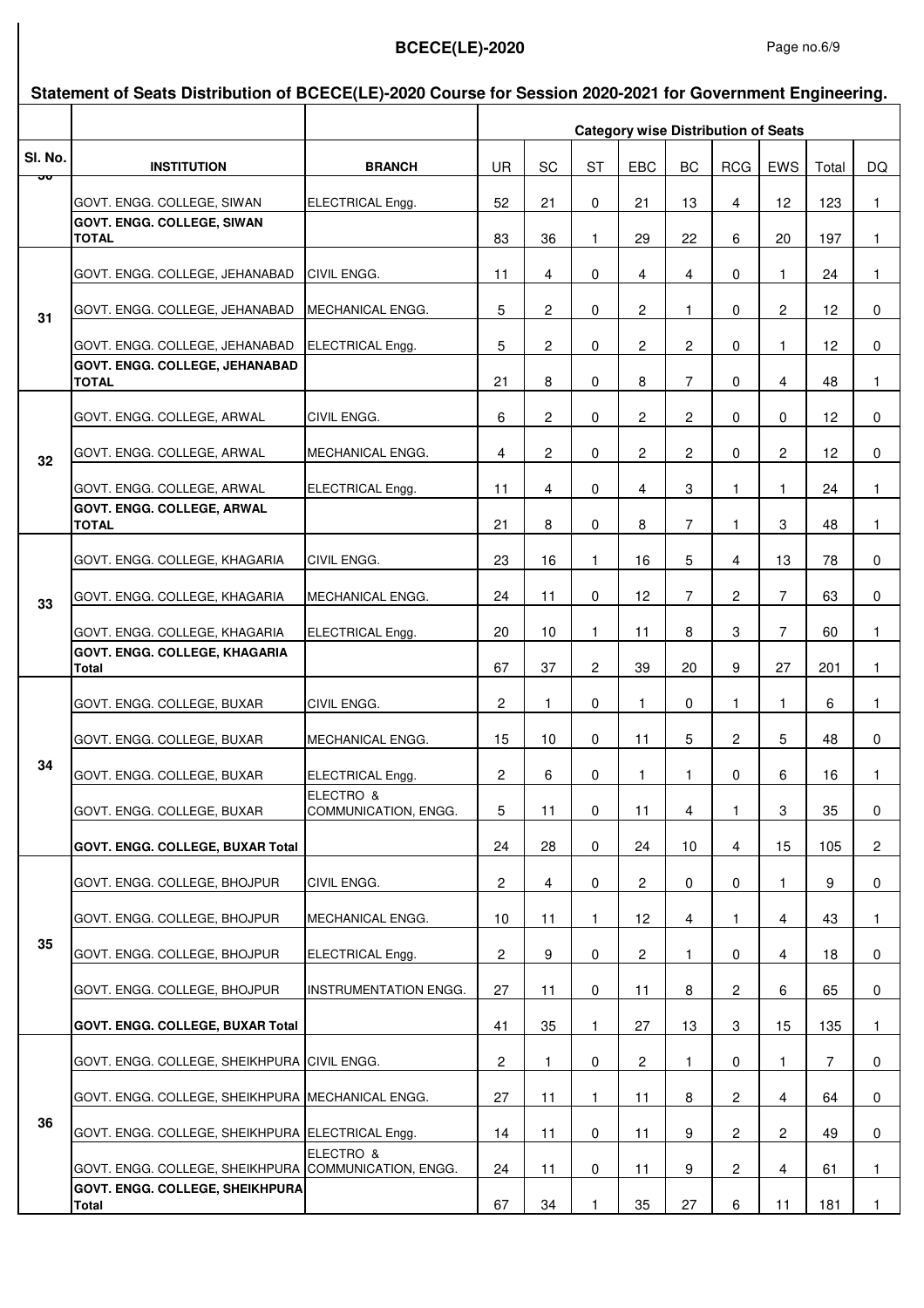#### Page no.7/9

|         | Statement of Seats Distribution of BCECE(LE)-2020 Course for Session 2020-2021 for Government Engineering. |                         |                                            |                |                |                 |                |                |            |       |          |
|---------|------------------------------------------------------------------------------------------------------------|-------------------------|--------------------------------------------|----------------|----------------|-----------------|----------------|----------------|------------|-------|----------|
|         |                                                                                                            |                         | <b>Category wise Distribution of Seats</b> |                |                |                 |                |                |            |       |          |
| SI. No. | <b>INSTITUTION</b>                                                                                         | <b>BRANCH</b>           | <b>UR</b>                                  | <b>SC</b>      | <b>ST</b>      | <b>EBC</b>      | <b>BC</b>      | <b>RCG</b>     | <b>EWS</b> | Total | DQ       |
|         | <b>IGOVT. ENGG. COLLEGE OF</b><br><b>LAKHISARAI</b>                                                        | <b>CIVIL ENGG.</b>      | 33                                         | 20             | $\Omega$       | 12 <sup>2</sup> | 8              | $\overline{c}$ | 12         | 87    |          |
| 37      | GOVT. ENGG. COLLEGE OF<br><b>LAKHISARAI</b>                                                                | <b>MECHANICAL ENGG.</b> | 26                                         | 11             |                | 12              | 6              | 2              | 6          | 64    | $\Omega$ |
|         | <b>GOVT. ENGG. COLLEGE OF</b><br>LAKHISARAI                                                                | ELECTRICAL Engg.        | 24                                         | 11             |                | 10              | 8              | $\overline{c}$ | 7          | 63    | $\Omega$ |
|         | <b>IGOVT. ENGG. COLLEGE OF</b><br><b>LAKHISARAI Total</b>                                                  |                         | 83                                         | 42             | $\overline{c}$ | 34              | 22             | 6              | 25         | 214   | 1        |
|         | <b>GOVT. ENGG. COLLEGE OF</b><br><b>SAMASTIPUR</b>                                                         | <b>CIVIL ENGG.</b>      | 5                                          | $\overline{c}$ | $\Omega$       | 2               | $\overline{2}$ | $\Omega$       | 0          | 11    | $\Omega$ |
| 38      | <b>GOVT. ENGG. COLLEGE OF</b><br><b>SAMASTIPUR</b>                                                         | <b>MECHANICAL ENGG.</b> | 9                                          | 4              | 0              | 1               | 1              | 0              |            | 16    | 0        |
|         | GOVT. ENGG. COLLEGE OF<br><b>SAMASTIPUR</b>                                                                | ELECTRICAL Engg.        | 14                                         | 8              | $\Omega$       | 2               |                |                | 4          | 30    |          |
|         | <b>GOVT. ENGG. COLLEGE OF</b><br><b>SAMASTIPUR Total</b>                                                   |                         | 28                                         | 14             | $\Omega$       | 5               | 4              |                | 5          | 57    |          |
|         | <b>Govt Total Seats</b>                                                                                    |                         | 1484                                       | 802            | 39             | 738             | 450            | 141            | 466        | 4120  | 45       |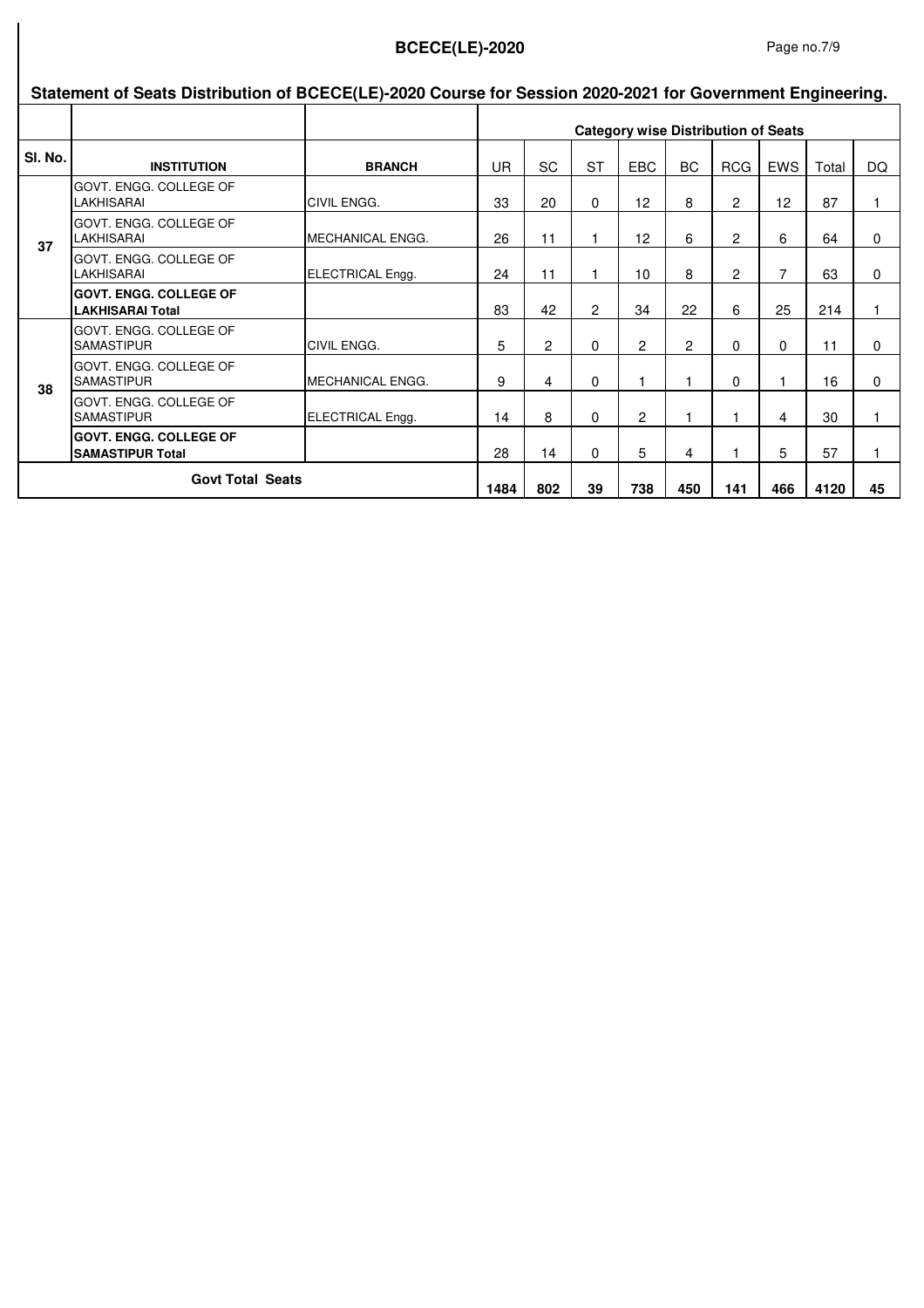### **Statement of Seats Distribution of BLE(Medical)**

|                                  |                                   |                | <b>Distribution of Seats</b> |           |    |                          |                |            |                 |                |
|----------------------------------|-----------------------------------|----------------|------------------------------|-----------|----|--------------------------|----------------|------------|-----------------|----------------|
|                                  |                                   |                |                              |           |    | as per Reservation Rules |                |            |                 |                |
| <b>INSTITUTION</b>               | <b>BRANCH</b>                     | UR             | <b>EWS</b>                   | <b>SC</b> | ST | <b>EBC</b>               | BC             | <b>RCG</b> | Total           | DQ             |
| <b>Public Health Institution</b> | <b>B.M. LAB TECHNOLOGY</b>        | 41             |                              | 2         | 0  | $\mathbf{2}$             |                |            | 10 <sub>l</sub> | 11             |
| Public Health Institution        | B. O.T. TECHNOLOGY                | 41             |                              | 2         | 0  | $\mathsf{2}$             |                |            | 10 <sup>1</sup> | 01             |
| <b>Public Health Institution</b> | <b>B. RADIO IMAGING. TECHNOLO</b> | 4 <sub>l</sub> |                              |           |    |                          | $\overline{2}$ | 0          | 10 <sub>l</sub> | $\overline{0}$ |
| Public Health Institution        | <b>B. OPHTHALMIC TECHNOLOGY</b>   | 41             |                              |           | 0  | 2 <sub>l</sub>           |                |            | 10 <sub>1</sub> | 1 I            |
| <b>Total</b>                     |                                   | 16             | 4                            | 6         |    |                          | 5              |            | 40              | 2 <sub>1</sub> |